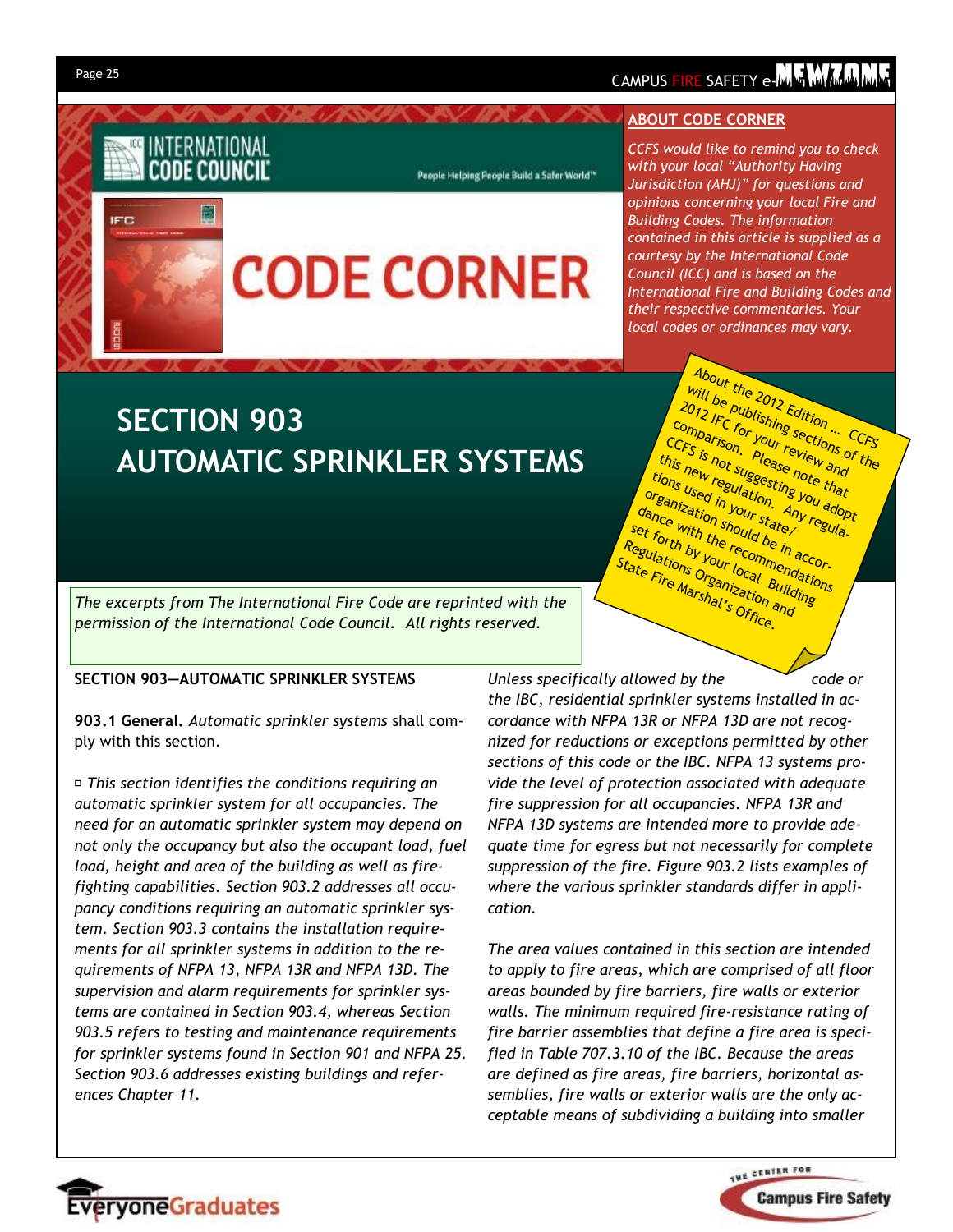## CAMPUS FIRE SAFETY e-MAY MAY MAY

*areas instead of installing an automatic sprinkler system. Whereas fire barriers and exterior walls define multiple fire areas within a single building, a fire wall defines separate buildings within one structure. Also note that some of the threshold limitations result in a requirement to install an automatic sprinkler system throughout the building while others may require only specific fire areas to be sprinklered.* 

*Another important point is that one fire area may include floor areas in more than one story of a building (see the commentary to the definition of "Fire area" in Section 202).* 

*The application of mixed occupancies and fire areas must be carefully researched. Often the required separation between occupancies for the purposes of applying the separated mixed-use option in Section 508.4 of the IBC will result in a separation that is less than what is required to define the boundaries of a fire area. It is possible to have two different occupancies within a given fire area, treated as separated uses but with code requirements applicable to both occupancies since they are not separated by the rating required for fire areas.* 

**903.1.1 Alternative protection.** Alternative automatic fire extinguishing systems complying with Section 904 shall be permitted in lieu of automatic sprinkler protection where recognized by the applicable standard and *approved* by the *fire code official.* 

*This section permits the use of an alternative automatic fire-extinguishing system when approved by the fire code official as a means of compliance with the occupancy requirements of Section 903. Although the use of an alternative extinguishing system allowed by Section 904, such as a carbon dioxide system or cleanagent system, would satisfy the requirements of Section 903.2, it would not be considered an acceptable alternative for the purposes of exceptions, reductions or other code alternatives that would be applicable if an automatic sprinkler system were installed.* 

**903.2 Where required.** *Approved automatic sprinkler systems* in new buildings and structures shall be provided in the locations described in Sections 903.2.1 through 903.2.12.

**Exception:** Spaces or areas in telecommunications buildings used exclusively for telecommunications

EveryoneGraduates

equipment, associated electrical power distribution equipment, batteries and standby engines, provided those spaces or areas are equipped throughout with an automatic smoke detection system in accordance with Section 907.2 and are separated from the remainder of the building by not less than 1-hour *fire barriers* constructed in accordance with Section 707 of the *International Building Code* or not less than 2-hour *horizontal assemblies* constructed in accordance with Section 711 of the *International Building Code,* or both.

*Sections 903.2.1 through 903.2.12 identify the conditions requiring an automatic sprinkler system (see Figure 903.2). The type of sprinkler system must be one that is permitted for the specific occupancy condition. An NFPA 13R sprinkler system, for example, may not be installed to satisfy the sprinkler threshold requirements for a mercantile occupancy (see Section 903.2.7). As indicated in Section 903.3.1.2, the use of an NFPA 13R sprinkler system is limited to Group R occupancies not exceeding four stories in height.* 

*Where the thresholds for sprinkler protection include the number of occupants and the fire area, it is important to remember that the proper application is the determination of the hazard present. If the actual fire area is less than the fire area threshold but the total occupant load exceeds the occupant load threshold, it is still necessary to determine whether or not the occupant load of that occupancy is present. For example, if the occupant load threshold is 300 for a given occupancy, it is necessary to determine that there are 300 occupants of that occupancy classification. Just because the fire area has an occupant load exceeding the occupant threshold does not in itself indicate that sprinkler protection is required. The code requires automatic sprinkler protection when the occupant load for the specific occupancy exceeds the established threshold. In applying the occupant load thresholds, it is important to note that they are to be evaluated and applied per occupancy and not as an aggregate of all occupancies that may be present in the building.* 

*There is one exception for those spaces or areas used exclusively for telecommunications equipment. The telecommunications industry has continually stressed the need for the continuity of telephone service, and the ability to maintain this service is of prime importance. This service is a vital link between the community and the various life safety services, including fire, police and* 



### Page 26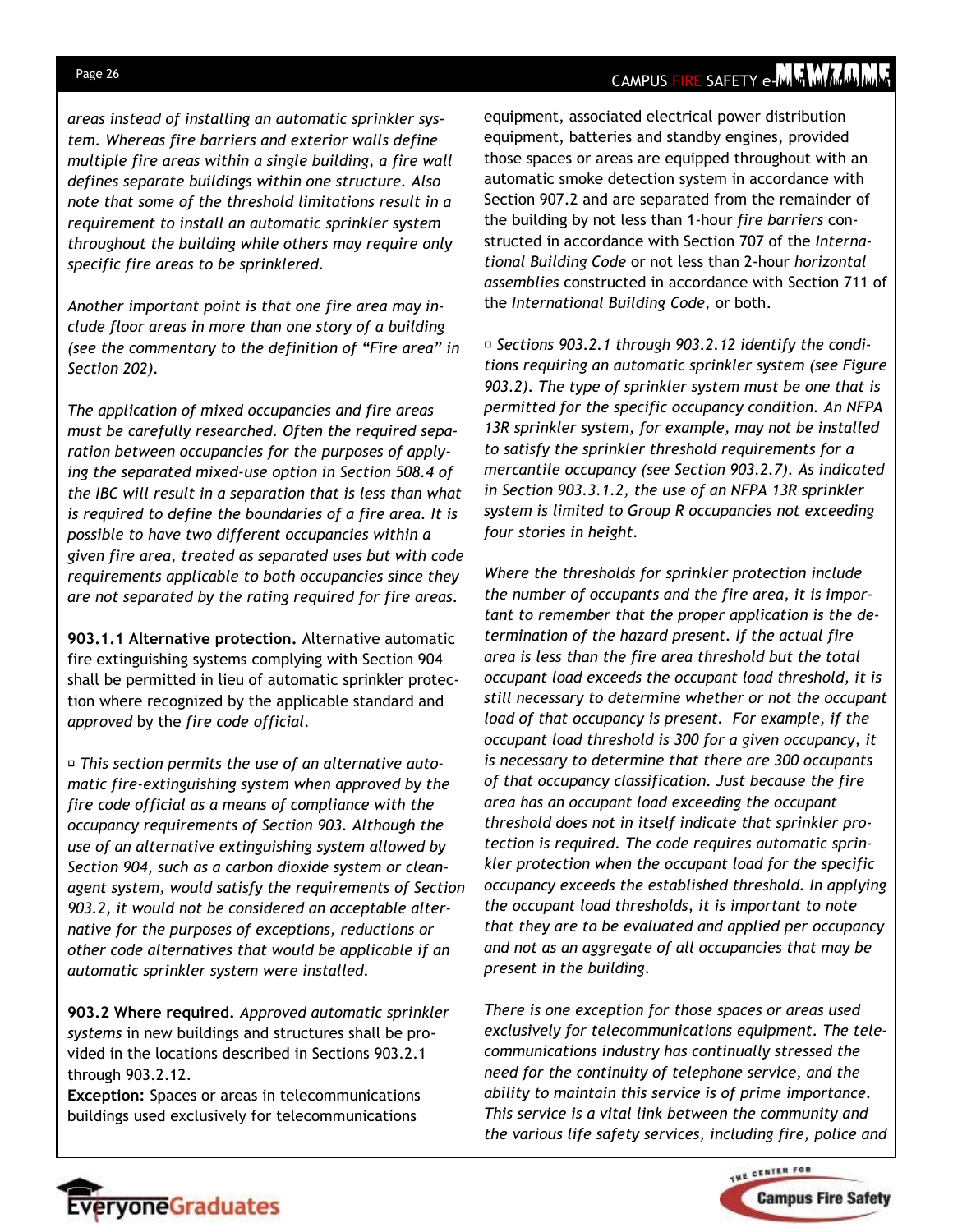| Occupancy                             | <b>Threshold</b>                                                                                                                                                                                                 | <b>Exception</b>                                                                                      |
|---------------------------------------|------------------------------------------------------------------------------------------------------------------------------------------------------------------------------------------------------------------|-------------------------------------------------------------------------------------------------------|
| All occupancies                       | Buildings with floor level > 55 feet above or below fire<br>department vehicle access and occupant load ≥ 30                                                                                                     | Airport control towers, open<br>parking structures (F-2)                                              |
| Assembly (A-1, A-3, A-4)              | Fire area > 12,000 sq. ft. or fire area occupant load > 300<br>or fire area above/below level of exit discharge<br>Multitheater complex (A-1 only)                                                               | <b>None</b>                                                                                           |
| Assembly (A-2)                        | Fire area > 5,000 sq. ft. or fire area occupant load ≥ 100<br>or fire area above/below level of exit discharge                                                                                                   | None                                                                                                  |
| Assembly (A-5)                        | Accessory areas > 1,000 sq. ft.                                                                                                                                                                                  | <b>None</b>                                                                                           |
| Ambulatory care facility (B)          | $\geq$ 4 care recipients incapable of self preservation or any<br>care recipients incapable of self preservation above or<br>below level of exit discharge                                                       | None                                                                                                  |
| Educational (E)                       | Fire area > 12,000 sq. ft. or below level of exit discharge                                                                                                                                                      | Each classroom has<br>exterior door at grade                                                          |
| Factory (F-1)                         | Fire area > 12,000 sq. ft. or fire area located > 3 stories<br>above grade, or combined fire area > 24,000 sq. ft.                                                                                               |                                                                                                       |
| Mercantile (M)                        | Woodworking $> 2,500$ sq. ft. (F-1 only)<br>Manufacture (F1), display and sale (M), storage (S-1) of<br>upholstered furniture or mattresses.                                                                     | None                                                                                                  |
| Storage (S-1)                         | Bulk storage of tires > 20,000 cu. ft. (S-1 only)                                                                                                                                                                |                                                                                                       |
| High-hazard (H-1, H-2, H-3, H-4, H-5) | Sprinklers required                                                                                                                                                                                              | <b>None</b>                                                                                           |
| Institutional (I-1, I-2, I-3, I-4)    | Sprinklers required                                                                                                                                                                                              | Daycare at<br>level<br>exit<br>Οf<br>discharge<br>and<br>each<br>classroom has exterior exit<br>door. |
| Residential (R)                       | Sprinklers required                                                                                                                                                                                              | None                                                                                                  |
| Repair garage (S-1)                   | Fire area > 12,000 sq. ft. or > 2 stories above grade with<br>fire area 10,000 sq. ft. or repair garage servicing vehicles<br>in basement or servicing commercial trucks/buses in fire<br>area $> 5,000$ sq. ft. | None                                                                                                  |
| Parking garage (S-1)                  | automobile parking sprinklers required<br>Enclosed<br>commercial trucks/buses parking area > 5,000 sq. ft.                                                                                                       | None                                                                                                  |
| Parking garage (S-2)                  | Fire area > 12,000 sq. ft. or fire area > 5,000 sq. ft. for<br>storage of commercial trucks/buses; or beneath other   Not if beneath Group R-3<br>groups.                                                        |                                                                                                       |
| Covered and open malls (914.2.1)      | Sprinklers required                                                                                                                                                                                              | Attached open parking<br>structures                                                                   |
| High-rises (914.3.1)                  | Sprinklers required                                                                                                                                                                                              | Open garages; certain tele-<br>communications equipment<br>buildings                                  |
| Unlimited area buildings (IBC 507)    | A-3, A-4, B, F, M, S: 1 story. B, F, M, S: 2 story                                                                                                                                                               | One story F-2 or S-2                                                                                  |

For SI: 1 foot = 304.8 mm, 1 square foot =  $0.0929$  m<sup>2</sup>.

a. Thresholds located in Section 903.2 unless noted. See also Table 903.2.11.6 for additional required suppression systems.

### Figure 903.2 SUMMARY OF OCCUPANCY-RELATED AUTOMATIC SPRINKLER THRESHOLDS<sup>a</sup>



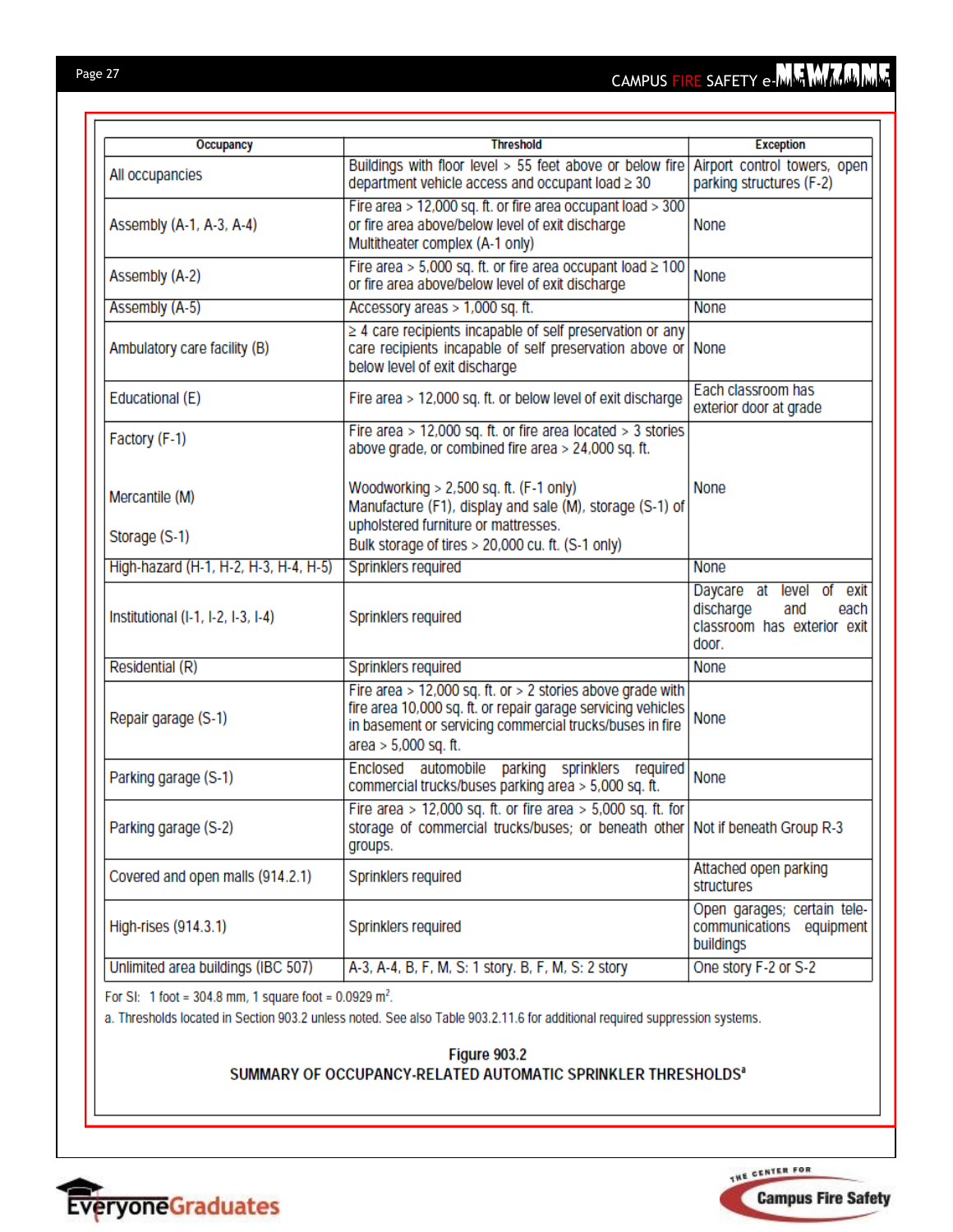## CAMPUS FIRE SAFETY e-MM MMMM

*emergency medical services. The integrity of this communications service can be jeopardized not only by fire, but also by water, from whatever the source.* 

*It must be emphasized that the exception applies only to those spaces or areas that are used exclusively for telecommunications equipment. Historically, those spaces have a low incidence of fire events. Fires in telecommunications equipment are difficult to start and, if started, grow slowly, thus permitting early detection. Such fires are typically of the smoldering type, do not spread beyond the immediate area and generally self-extinguish.* 

*Note, however, that this exception requires fire resistive separation from other portions of the building and that the building cannot qualify for any code tradeoffs for fully sprinklered buildings.* 

**903.2.1 Group A.** An *automatic sprinkler system* shall be provided throughout buildings and portions thereof used as Group A occupancies as provided in this section. For Group A-1, A-2, A-3 and A-4 occupancies, the *automatic sprinkler system* shall be provided throughout the floor area where the Group A-1, A-2, A-3 or A-4 occupancy is located, and in all floors from the Group A occupancy to, and including, the nearest *level of exit discharge* serving the Group A occupancy. For Group A-5 occupancies, the *automatic sprinkler system* shall be provided in the spaces indicated in Section 903.2.1.5.

*Occupancies of Group A are characterized by a significant number of people who are not familiar with their surroundings. The requirement for a suppression system reflects the additional time needed for egress. The extent of protection is also intended to extend to the occupants of the assembly group from unobserved fires in other building areas located between the floor level containing the assembly occupancy and the level of exit discharge serving such occupancies. The only exception to the coverage is for Group A-5 occupancies that are open to the atmosphere. Such occupancies require only certain aspects to be sprinklered, such as concession stands (see commentary, Section 903.2.1.5).* 

*The requirement for sprinklers is based on the location and function of the space. It is not dependant on whether or not the area is provided with exterior walls. IFC Committee Interpretation No. 25-05 to this section discusses this issue and states, in part, that "where no* 

*surrounding exterior walls are provided along the perimeter of the building, the building area is used to identify and determine applicable fire area." Outdoor areas, such as pavilions and patios, may have no walls but will have an occupant load and other factors that identify the assembly occupancy as such. If any of the thresholds are reached requiring sprinkler protection, then sprinkler protection must be provided whether there are exterior walls or not.* 

**903.2.1.1 Group A-1.** An *automatic sprinkler system*  shall be provided for Group A-1 occupancies where one of the following conditions exists:

1. The *fire area* exceeds 12,000 square feet (1115 m2).

2. The *fire area* has an *occupant load* of 300 or more.

3. The *fire area* is located on a floor other than a *level of exit discharge* serving such occupancies.

4. The *fire area* contains a multitheater complex.

*Group A-1 occupancies are identified as assembly occupancies with fixed seating, such as theaters. In addition to the high occupant load associated with these types of facilities, egress is further complicated by the possibility of low lighting levels customary during performances. The fuel load in these buildings is usually of a type and quantity that would support fairly rapid fire development and sustained duration.* 

*Theaters with stages pose a greater hazard. Sections 410.6 and 410.7 of the IBC require stages to be equipped with an automatic sprinkler system and standpipe system, respectively. The proscenium opening must also be protected. These features compensate for the additional hazards associated with stages in Group A-1 occupancies.* 

*This section lists four conditions that require installing a suppression system in a Group A-1 occupancy. Condition 1 requires that, if any one fire area of Group A-1 exceeds 12,000 square feet (1115 m2), the automatic fire suppression system is to be installed throughout the entire story or floor level where a Group A-1 occupancy is located, regardless of whether the building is divided into more than one fire area. However, if all the fire areas are less than 12,000 square feet (1115 m2) (and less than the other thresholds) then sprinklers would not be required. Compartmentalization into multiple fire* 



### Page 28

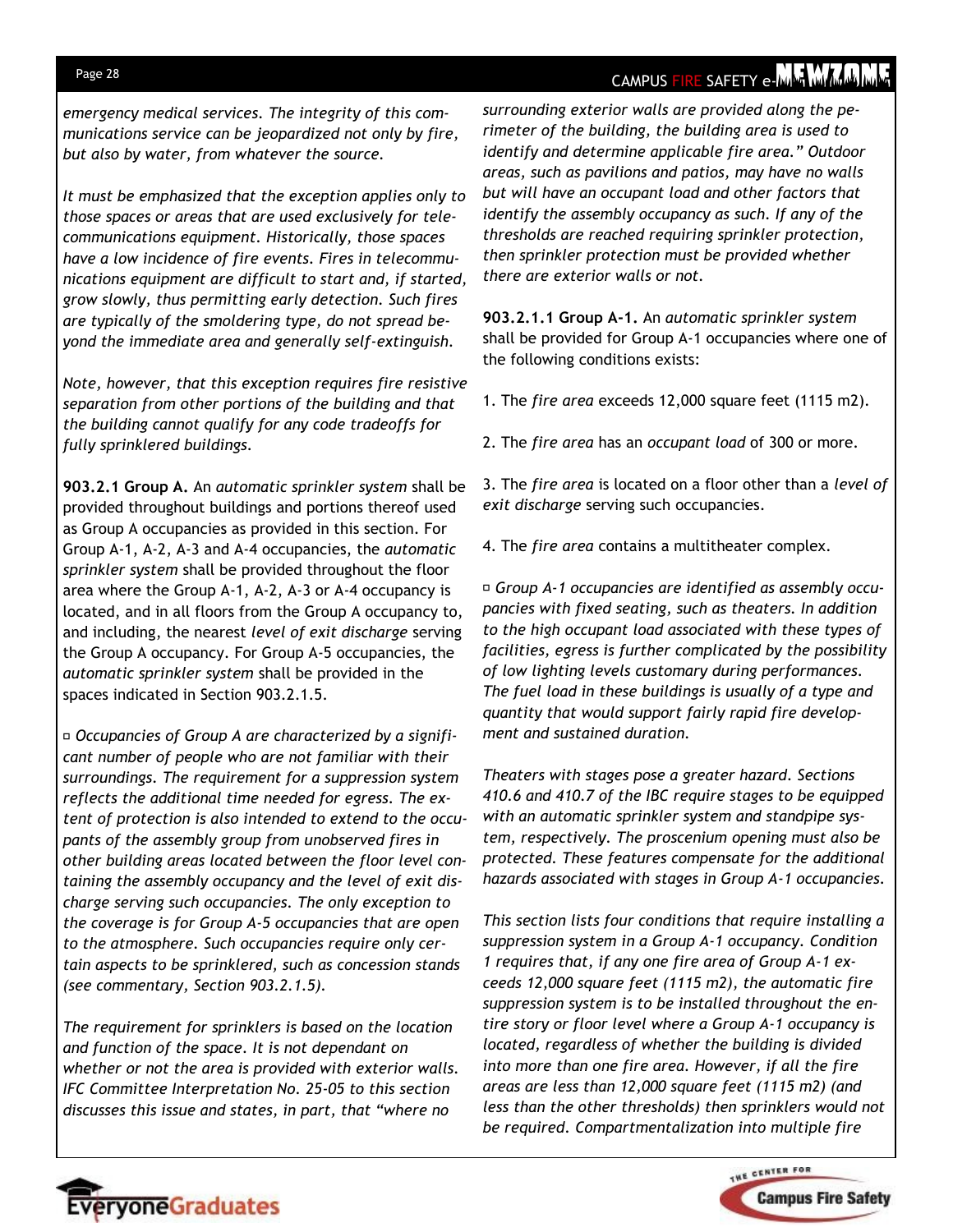*areas in compliance with Chapter 7 of the IBC is deemed an adequate alternative to sprinkler protection.* 

*Condition 2 establishes the minimum number of occupants for which a suppression system is considered necessary. The determination of the actual occupant load must be based on Section 1004.* 

*Condition 3 accounts for occupant egress delay when traversing a stairway, requiring a sprinkler system regardless of the size of occupant load. In such cases alternative emergency escape elements such as windows may not be available, making the suppression needs all the greater. It is not necessary for the occupant load to exceed 300 on a level other than the level of exit discharge serving such occupancy. Any number of Group A-1 occupants on the alternative level would be cause to apply the requirement for sprinklers. The text does not make reference to "story" but uses the term "floor," which could include mezzanines and basements.* 

*Condition 4 states that a sprinkler system is required for multiplex theater complexes to account for the delay associated with the notification of adjacent compartmentalized spaces where the occupants may not be immediately aware of an emergency.* 

**903.2.1.2 Group A-2.** An *automatic sprinkler system*  shall be provided for Group A-2 occupancies where one of the following conditions exists:

- 1. The *fire area* exceeds 5,000 square feet (464 m2).
- 2. The *fire area* has an *occupant load* of 100 or more.

3. The *fire area* is located on a floor other than a *level of exit discharge* serving such occupancies.

*Group A-2 assembly occupancies are intended for food or drink consumption, such as banquet halls, nightclubs and restaurants. Occupancies in Group A- 2 involve life safety factors, such as a high occupant density, flexible fuel loading, movable furnishings and limited lighting; therefore, they must be protected with an automatic sprinkler system under any of the listed conditions.* 

*In the case of an assembly use, the purpose of the automatic sprinkler system is to provide life safety from fire as well as preserving property. By requiring fire suppres-* *sion in areas through which the occupants may egress, including the level of exit discharge serving such occupancies, the possibility of unobserved fire development affecting the occupant egress is minimized.* 

*The 5,000-square-foot (464 m2) threshold for the automatic sprinkler system reflects the higher degree of life safety hazard associated with Group A-2 occupancies. As alluded to earlier, Group A-2 occupancies could have low lighting levels, loud music, late hours of operation, dense seating with ill-defined aisles and alcoholic beverage service. These factors in combination could delay fire recognition, confuse occupant response and increase egress time.* 

*Although the calculated occupant load for a 5,000 square -foot (465 m2) space at 15 square feet (1.4 m2) per occupant would be over 100, the occupant load threshold in Condition 2 is meant to reflect the concern for safety in these higher density occupancies. Although the major reason for establishing the occupant threshold at 100 was due to several recent nightclub incidents, the requirement is not limited to nightclubs or banquet facilities but to all Group A-2 occupancies. Any restaurant with an occupant load greater than 100 would require sprinkler protection as well. This includes fast food facilities with no low lighting or alcohol sales.* 

*The similar intent of Condition 3 is addressed in the commentary to Section 903.2.1.1.* 

**903.2.1.3 Group A-3.** An *automatic sprinkler system*  shall be provided for Group A-3 occupancies where one of the following conditions exists:

- 1. The *fire area* exceeds 12,000 square feet (1115 m2).
- 2. The *fire area* has an *occupant load* of 300 or more.

3. The *fire area* is located on a floor other than a *level of exit discharge* serving such occupancies.

*Group A-3 occupancies are assembly occupancies intended for worship, recreation or amusement and other assembly uses not classified elsewhere in Group A, such as churches, museums and libraries. While Group A-3 occupancies could potentially have a high occupant load, they normally do not have the same potential combination of life safety hazards associated with Group A-2 oc-*



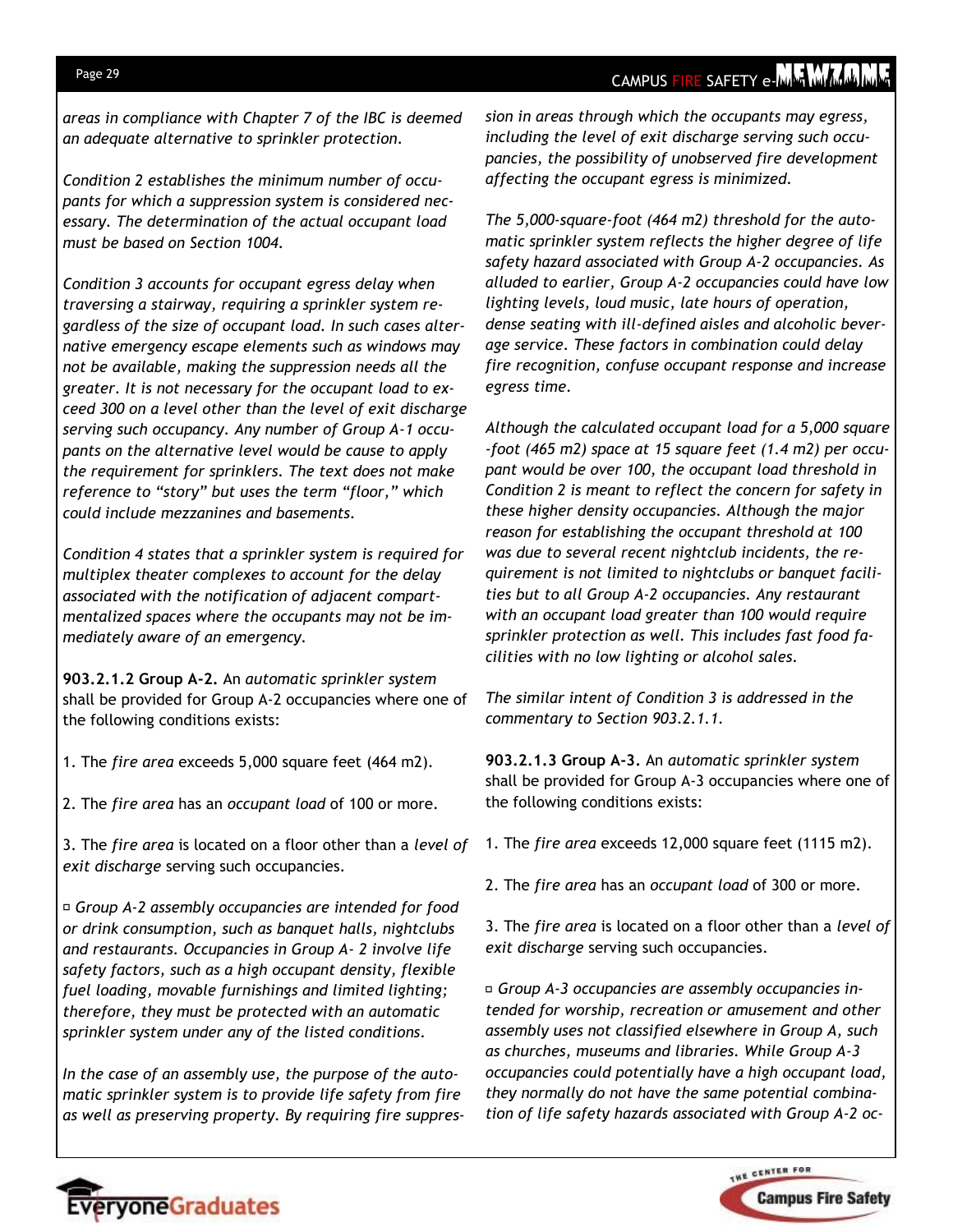#### Page 30

### CAMPUS FIRE SAFETY e-MAY MAY MAY

*cupancies. As with most assembly occupancies, however, most of the occupants are typically not completely familiar with their surroundings. When any of the three listed conditions are applicable, an automatic sprinkler system is required throughout the fire area containing the Group A-3 occupancy and in all floors between the Group A occupancy and exit discharge that serves that occupancy (see commentary, Sections 903.2.1 and 903.2.1.1).* 

**903.2.1.4 Group A-4.** An *automatic sprinkler system*  shall be provided for Group A-4 occupancies where one of the following conditions exists:

1. The *fire area* exceeds 12,000 square feet (1115 m2).

2. The *fire area* has an *occupant load* of 300 or more.

3. The *fire area* is located on a floor other than a *level of exit discharge* serving such occupancies.

*Group A-4 occupancies are assembly uses intended for viewing of indoor sporting events and activities such as arenas, skating rinks and swimming pools. The occupant load density may be high depending on the extent and style of seating, such as bleachers or fixed seats, and the potential for standing-room viewing. When any of the three listed conditions are applicable, an automatic sprinkler system is required throughout the fire area containing the Group A-4 occupancy and in all floors between the Group A occupancy and exit discharge (see commentary, Sections 903.2.1 and 903.2.1.1).* 

**903.2.1.5 Group A-5.** An *automatic sprinkler system*  shall be provided for Group A-5 occupancies in the following areas: concession stands, retail areas, press boxes and other accessory use areas in excess of 1,000 square feet (93 m2).

*Group A-5 occupancies are assembly uses intended for viewing of outdoor activities. This occupancy classification could include amusement park structures, grandstands and open stadiums. A sprinkler system is not required in the open area of Group A-5 occupancies because the buildings would not accumulate smoke and hot gases. A fire in open areas would also be obvious to all spectators.* 

*Enclosed areas such as retail areas, press boxes and concession stands require sprinklers if they are in excess of* 

EveryoneGraduates

*1,000 square feet (93 m2). The 1,000 square-foot (93 m2) accessory use area is not intended to be an aggregate condition but rather per space. Thus, a press box that is 2,500 square feet (232 m2) in area would need to be subdivided into areas less than 1,000 square feet (93 m2) each in order to be below the threshold for sprinklers. There is no specific requirement for the separation of these spaces. It is assumed, however, that the separation would be a solid barrier of some type but without a required fire-resistance rating.* 

*The provision is meant to mirror that in Section 1028.6.2.3, which exempts press boxes and storage facilities less than 1,000 square feet (93 m2) in area from sprinkler requirements in smoke-protected assembly seating areas.* 

**903.2.2 Ambulatory care facilities.** An *automatic sprinkler system* shall be installed throughout the entire floor containing an ambulatory care facility where either of the following conditions exist at any time:

1. Four or more care recipients are incapable of selfpreservation, whether rendered incapable by staff or staff has accepted responsibility for care recipients already incapable.

2. One or more care recipients that are incapable of self preservation are located at other than the level of exit discharge serving such a facility.

In buildings where ambulatory care is provided on levels other than the *level of exit discharge*, an *automatic sprinkler system* shall be installed throughout the entire floor where such care is provided as well as all floors below, and all floors between the level of ambulatory care and the nearest *level of exit discharge*, including the *level of exit discharge*.

*Ambulatory care facilities are Group B occupancies, which have an enhanced set of requirements that account for the fact that patients may be incapable of self -preservation and require rescue by other occupants or fire personnel. There are several aspects to the enhanced features, including smoke compartments, sprinklers and fire alarms. More specifically, the requirements for sprinklers are based on the presence of four or more care recipients at any given time that are incapable of self-preservation or any number of care recipients* 

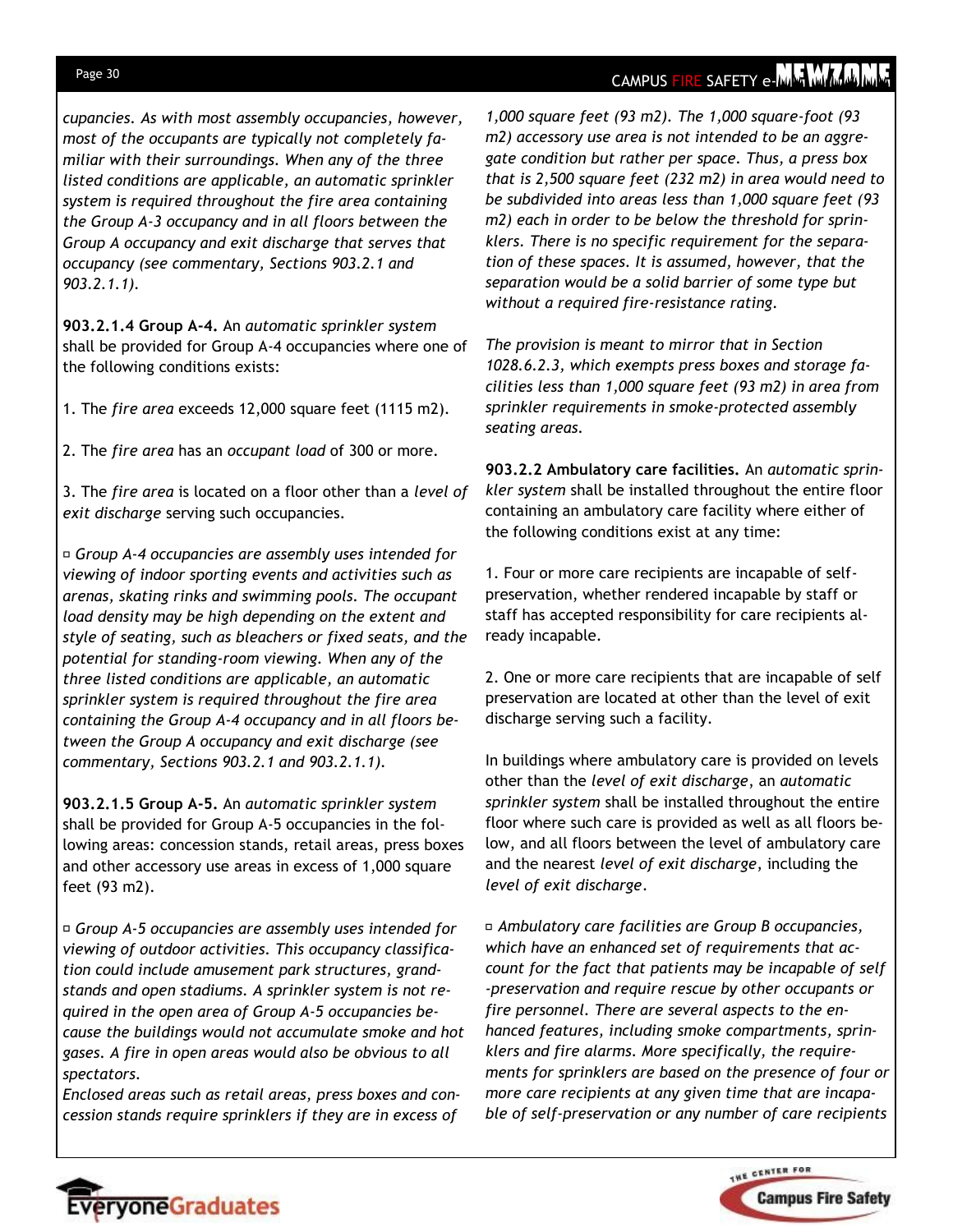#### Page 31

*that are incapable of self preservation located on a floor, other than the level of exit discharge, that serves the ambulatory care facility. The sprinkler requirement is limited to the floor area that contains the Group B ambulatory care facility and any floors between the ambulatory care facility and level of exit discharge (see commentary, Section 422 of the IBC).* 

**903.2.3 Group E.** An *automatic sprinkler system* shall be provided for Group E occupancies as follows:

1. Throughout all Group E *fire areas* greater than 12,000 square feet (1115 m2) in area.

2. Throughout every portion of educational buildings below the lowest *level of exit discharge* serving that portion of the building.

**Exception:** An *automatic sprinkler system* is not required in any area below the lowest *level of exit discharge* serving that area where every classroom throughout the building has at least one exterior *exit* door at ground level.

*Group E occupancies are limited to educational purposes through the 12th grade and day care centers serving children older than 21/2 years of age. The 12,000 square-foot (1115 m2) fire area threshold for the sprinkler system was established to allow smaller schools and day care centers to be nonsprinklered to minimize the economic impact on these facilities. The 12,000-squarefoot (1115 m2) threshold is similar to that used for several other occupancies, such as Group M occupancies.* 

*Sprinklers would also be required in portions of the building located below the level of exit discharge serving that occupancy. However, there is an exception that would allow the omission of the automatic sprinkler system for the Group E fire area if there is a direct exit to the exterior from each classroom at ground level. The occupants must be able to go from the classroom directly to the outside without passing through intervening corridors, passageways or interior exit stairways.* 

**903.2.4 Group F-1.** An *automatic sprinkler system* shall be provided throughout all buildings containing a Group F -1 occupancy where one of the following conditions exists:

1. A Group F-1 *fire area* exceeds 12,000 square feet (1115 m2).

2. A Group F-1 *fire area* is located more than three stories above grade plane.

3. The combined area of all Group F-1 *fire areas* on all floors, including any mezzanines, exceeds 24,000 square feet (2230 m2).

4. A Group F-1 occupancy used for the manufacture of upholstered furniture or mattresses exceeds 2,500 square feet (232 m2).

*Group F-1 occupancies must meet several different conditions as to when the fire area or occupancy must be sprinklered. The first three conditions are related to the difficulty of manually suppressing a fire involving a large area. Therefore, occupancies of Group F-1 must be protected throughout with an automatic sprinkler system if the fire area is in excess of 12,000 square feet (1115 m2), if the total of all fire areas is in excess of 24,000 square feet (2230 m2) or if the fire area is located more than three stories above grade plane. This is one of the few locations in the code where the total floor area of the building is aggregated for application of a code requirement. The stipulated conditions for when an automatic sprinkler system is required also apply to Group M (see Section 903.2.7) and S-1 (see Section 903.2.9) occupancies. Condition 4 for sprinklering a Group F-1 occupancy relates to the requirement for Group F-1 occupancies in excess of 2,500 square feet (232 m2) that are used for the manufacture of upholstered furniture or mattresses. Note that this requirement is based simply upon the square footage of the Group F-1 occupancy and is not related to fire areas. Upholstered furniture has the potential for rapid growing and high-heatrelease fires. This hazard is increased substantially when there are numerous upholstered furniture or mattresses being manufactured. Such fires put the occupants and emergency responders at risk. This requirement exists regardless of whether the upholstered furniture has passed any fire-retardant tests. See the commentary for Section 903.2.7 for more discussion on the subject of upholstered furniture.* 

*The following examples illustrate how the criteria of this section are intended to be applied:*